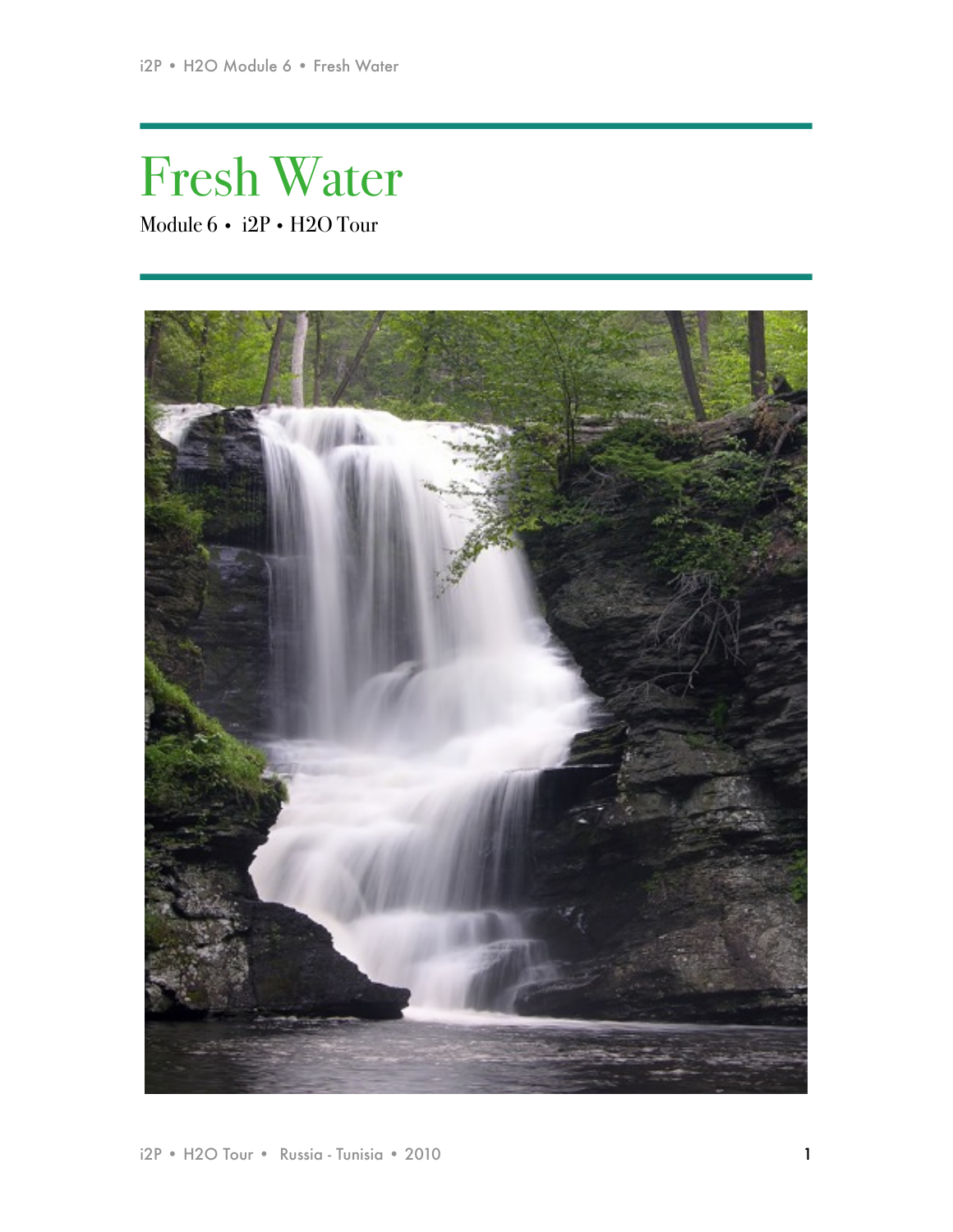"Be praised, my Lord, through Sister Water; she is very useful, and humble, and precious, and pure."

- Francis of Assisi (1181 - 1226) Canticle of the Sun circa 1225



# FRESH WATER

The second leg of the impossible2Possible World Tour is focused on water, and involves expeditions to the largest freshwater lake in the world, followed by the driest hot desert in the world. i2P purposely chose these two locations to highlight what many people feel is a growing global water crisis. The juxtaposition of Lake Baikal and the Sahara Desert may unfortunately be emblematic of the past and future of world fresh water resources.

All living things need water. Humans require *fresh* water. The basic definition of freshwater is water that is free of salt, however, freshwater can be defined according to a variety of other criteria as well, for example: the number of parasites and microorganisms, the amount of chemical and industrial contaminants, the mineral content, or even amount of trace radioactive material. Because water has a remarkable capacity to dissolve a great number of substances, it is frequently 'contaminated' with impurities. Although an ideal definition of freshwater might be water free of *any*  contaminants, for practical purposes this is unrealistic. Beautiful fresh spring water very suitable for human consumption inevitably contains natural contaminants (minerals,

benign microorganisms). Even 'fresh' municipal water that you drink from your tap usually contains substances like chlorine and fluoride that are added to render the water safe or better for human consumption. For our purposes perhaps a more functional definition of freshwater is *water that is safe for human consumption*.

# FRESH WATER FACTORY

Freshwater is the ultimate renewable resource. As we learned in module 4 (Water Cycle), although the absolute amount of water in the world is fixed, freshwater is continually being renewed. This is very



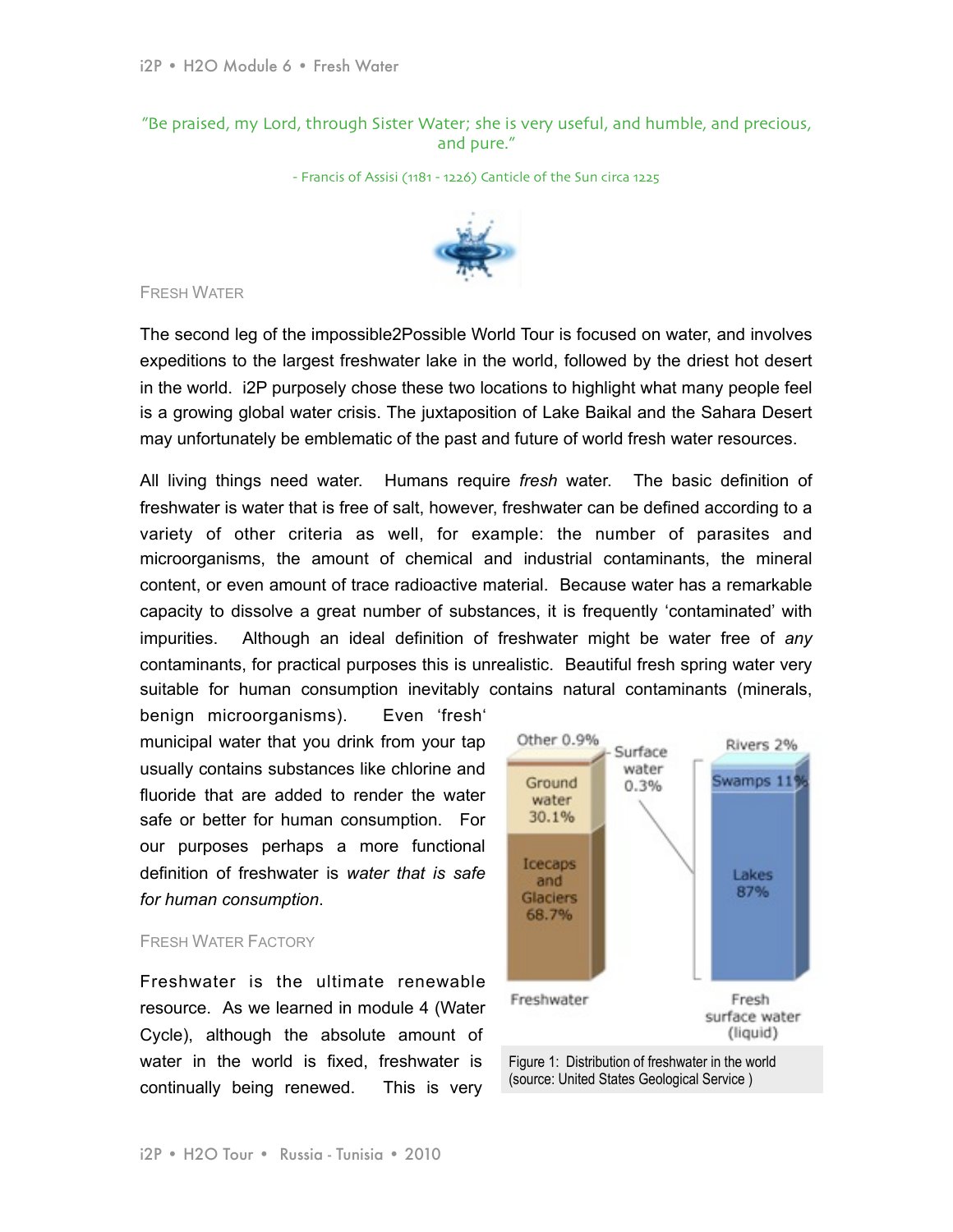fortunate, because freshwater would long ago have run out on the Earth if it were not renewable. Freshwater is renewed through precipitation, and is captured in lakes, rivers, swamps, bogs, aquifers and glaciers.

Given that freshwater is renewable, if we use it slower than it is renewed by the water cycle and we will never run short. Unfortunately this simple premise does not work very well, because world water distribution is unequal, and population demands, industrialization and climate change are adversely impacting water distribution, demand, quality, and resources.

## WHERE IS THE WATER?

Fresh water is found in three principal locations; the majority is frozen in ice caps, about a third is groundwater, and less than 1% is liquid surface water (figure 1).

| TABLE 1: TOTAL RENEWABLE FRESHWATER SUPPLY, AND     |  |
|-----------------------------------------------------|--|
| POPULATION BY SELECTED COUNTRIES (TOP 5 / TUNISIA / |  |
| BOTTOM 5 COUNTRIES BY VOLUME OF WATER               |  |

| Country                               | <b>Fresh Water Resources</b><br>km3 / year | Population<br>millions |
|---------------------------------------|--------------------------------------------|------------------------|
| <b>Brazil</b>                         | 6,950                                      | 192                    |
| <b>Russia</b>                         | 4,498                                      | 141                    |
| Canada                                | 2,901                                      | 33                     |
| China                                 | 2,800                                      | 1,345                  |
| Indonesia                             | 2,530                                      | 229                    |
| <b>United</b><br><b>States</b>        | 2,478                                      | 308                    |
| <b>Tunisia</b>                        | 4.1                                        | 10.4                   |
| Libya                                 | 0.6                                        | $6\overline{6}$        |
| <b>United Arab</b><br><b>Emirates</b> | 0.2                                        | $6\phantom{a}$         |
| <b>Bahrain</b>                        | 0.1                                        | 0.8                    |
| Qatar                                 | 0.1                                        | 1.4                    |
| <b>Kuwait</b>                         | $\overline{0}$                             | 2.9                    |
| Malta                                 | $\mathbf{0}$                               | 0.4                    |

Liquid freshwater (ground and surface) constitutes the worlds 'useable' water resource. The vast majority of liquid freshwater in found as groundwater, and is addressed in detail in two modules; Groundwater and Vanishing Water.

Most of the world's freshwater resources are concentrated in a handful of countries. Brazil has the greatest renewable freshwater reserves in the world (Table 1), while Iceland and Canada have the greatest amount of fresh water per capita. Furthermore, although countries like China and the United States have some of the largest renewable

fresh water reserves in the world, they are beginning to experience significant water shortages. At the other extreme are countries like Libya and Kuwait that have virtually no renewable fresh water

Definition: Renewable Freshwater Freshwater resources that are renewed through precipitation.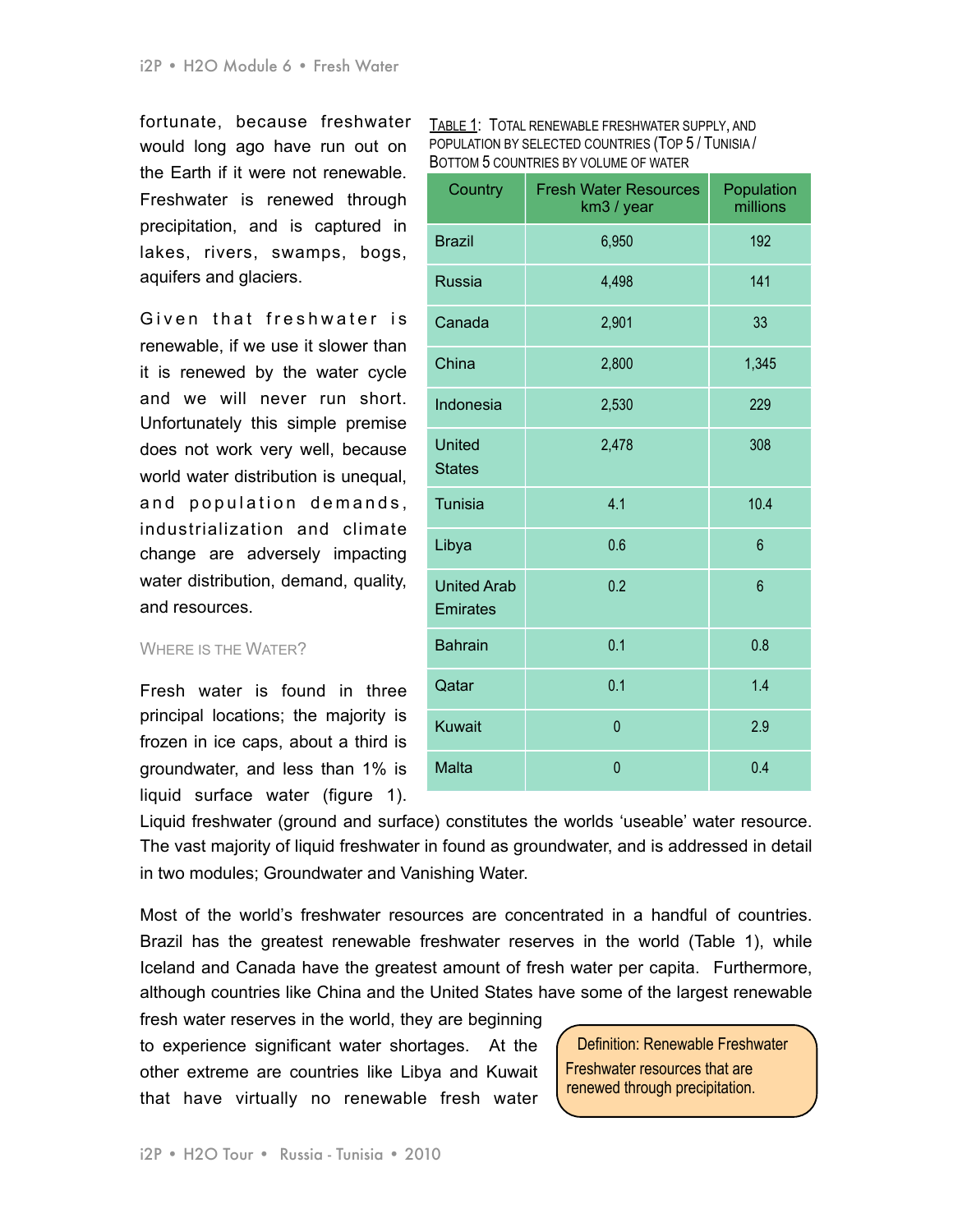resources at all (for a complete list of freshwater reserves by country see: [freshwater](http://www.worldwater.org/data19981999/table1.html)  [reserves](http://www.worldwater.org/data19981999/table1.html)). As you can see from Table 1, the countries visited by i2P on this set of expeditions, Russian and Tunisia, are respectively among the wettest and driest on the planet.



Figure 2: Availability of freshwater by country (source: United Nations Environment Program)

#### QUENCHING THE THIRST

Fresh water is needed by all land plants and animals to survive. Human beings share this need, and as the earth's human population has increased so has the human demand for fresh water. In the past 50 years the human demand for water has tripled while the population has doubled. What accounts for this rapidly increasing human demand for water?

According to the The United Nations World Water Development Report 3 (see: UN [water report 2009\)](http://www.unesco.org/water/wwap/wwdr/wwdr3/pdf/WWDR3_Water_in_a_Changing_World.pdf), the principal reason that human water demand is increasing is because of increasing world wealth. It appears that as people become wealthier they consume more water. This means that historically, people living in North America and Europe have consumed more water than people in the developing world. However as the standard of living in countries with large populations like China and India increase, the world consumption of water is rising rapidly. Why do increases in wealth translate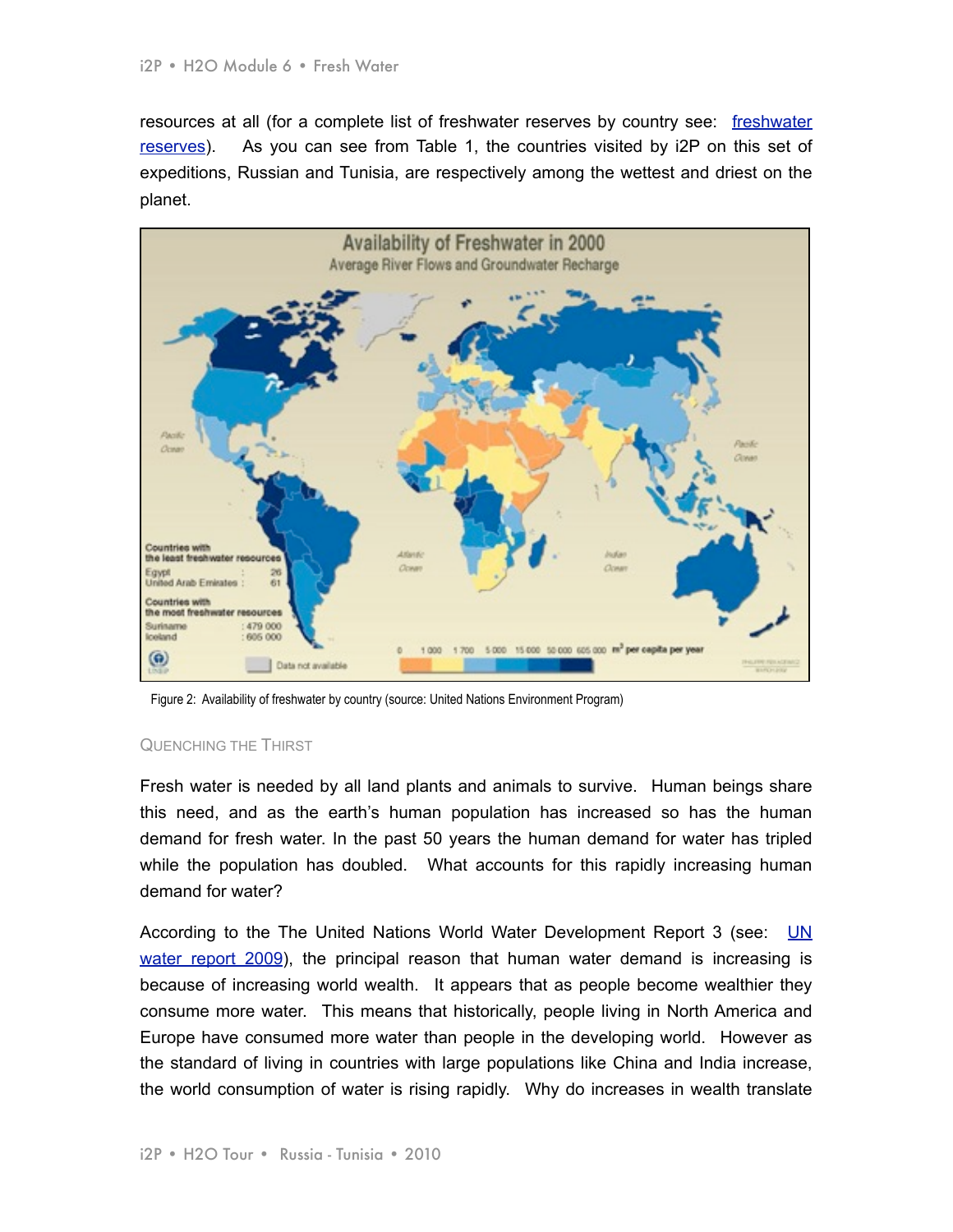# Did You Know?

According to the UN, Planet Earth's mean annual renewable volume of water is 43,000 cubic kilometers. This is about half of all the fresh water contained in all the Earth's natural lakes and about ten times the volume of all man-made reservoirs. Groundwater recharge accounts for about 10,000 cubic kilometers annually, (c. 0.1% of all groundwater resources). Thus, only a tiny proportion of the total volume of groundwater reserves is recharged each year, compared to the large volume in stock. (see: [groundwater\)](http://www.yearofplanetearth.org/content/downloads/Groundwater.pdf)

Of these three categories, agriculture takes up the lions share of human freshwater resources, about 70 percent. Industrial use - meaning the production of everything from computer chips to paper, and diamonds to chemicals - accounts for 20 percent of human water consumption. Domestic use accounts for only 10 percent off all freshwater consumption world wide.

#### **AGRICULTURE**

When farmers grow vegetables and care for animals water is required. Without water there is drought, and crops will not grow and livestock will die. All plants grow by harnessing the energy of the sun through *photosynthesis*. Photosynthesis converts carbon dioxide and *water* into sugar and oxygen using the energy of sunlight. Animals in turn feed off the energy trapped in plants, or in other animals that have eaten plants. Virtually all the energy captured by plants and animals in the world directly or indirectly comes from three essential components: sunlight, carbon dioxide and *water*.

Plants use water far more efficiently than animals to produce energy as they can photosynthesize directly using sunlight. A significant amount of energy trapped in a plant is lost when an animal consumes the plant, and consequently more water is required to sustain an animal per unit of energy than a plant. What this means in simple terms is that it requires much more water to produce a hamburger, or a piece of chicken, than an apple, or grain for making bread. In fact it will take roughly 10 times more water to produce hamburger than rice with the same energy content. As people become

into increases in water consumption? To understand this let us look at what human beings use water for.

#### FRESH WATER WITHDRAWAL

The principal human uses of freshwater are:

•domestic use - meaning cooking washing and direct consumption;

•agriculture - the growing of food, both plants and animals;

•industry - the production of goods and energy.

| TABLE 2: CATEGORIES OF WORLD HUMAN WATER USE |  |
|----------------------------------------------|--|
| BY PERCENT.                                  |  |

| World Human Water Use | Percent |
|-----------------------|---------|
| Agriculture           | 70      |
| Industry              | 20      |
| Domestic              | 10      |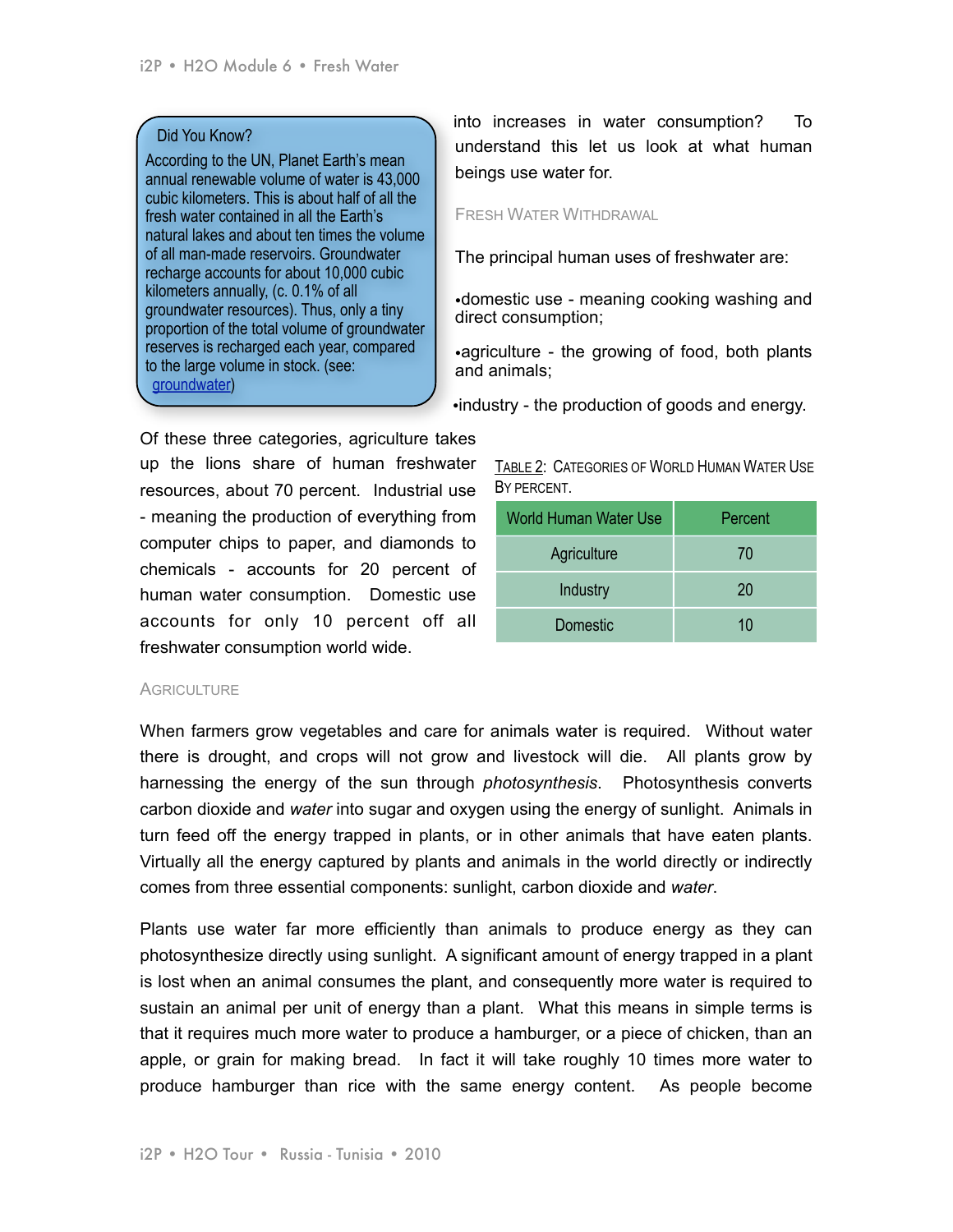Does it take more water to produce a liter of beer or a liter of coffee? For a complete list of the water required to produce many foods and products see: [water content of things](http://www.worldwater.org/data20082009/Table19.pdf)

computers and televisions and other conveniences of modern living. Water is used in many manufacturing processes for heating and cooling, to dissolves chemicals in, or to wash manufactured products. For example computer chips made by Intel at their factory in Phoenix Arizona are washed with water during the manufacturing process. At the plant Intel uses 2 million gallons of water a day (see:

wealthier they expect and demand a more varied diet, often rich in meat. This demand is driving up the use of water.

#### INDUSTRIALIZATION

Another reason that increasing standards of living are driving up human water use is the growing demand for products like



Figure 3: Thirsty cows plowing a rice paddy. The cows require more water than the rice to produce an equal amount of energy (source: NeuCeu - Wikimedia Commons)

[computer chip manufacturing\)](http://www.wired.com/science/planetearth/magazine/16-05/ff_peakwater?currentPage=2). Some industries, like pulp and paper use huge volumes of water in their manufacturing.

In years gone by, when life was simpler and we lacked many of the products that are now commonplace, like computers, newspapers, and air conditioners, global water use was significantly less.

#### MOVING FRESH WATER

The unequal distribution of fresh water in the world has compelled humans to find ways to move freshwater to where it is needed. As far back as the Roman Empire great efforts were made to build aqueducts - open channels of water that work by gravity - to flow water from its source to a city or region in need.

More recently great water diversion projects have been built to redirect water to thirsty populations. The Three Gorges Dam in China is the largest ever water diversion project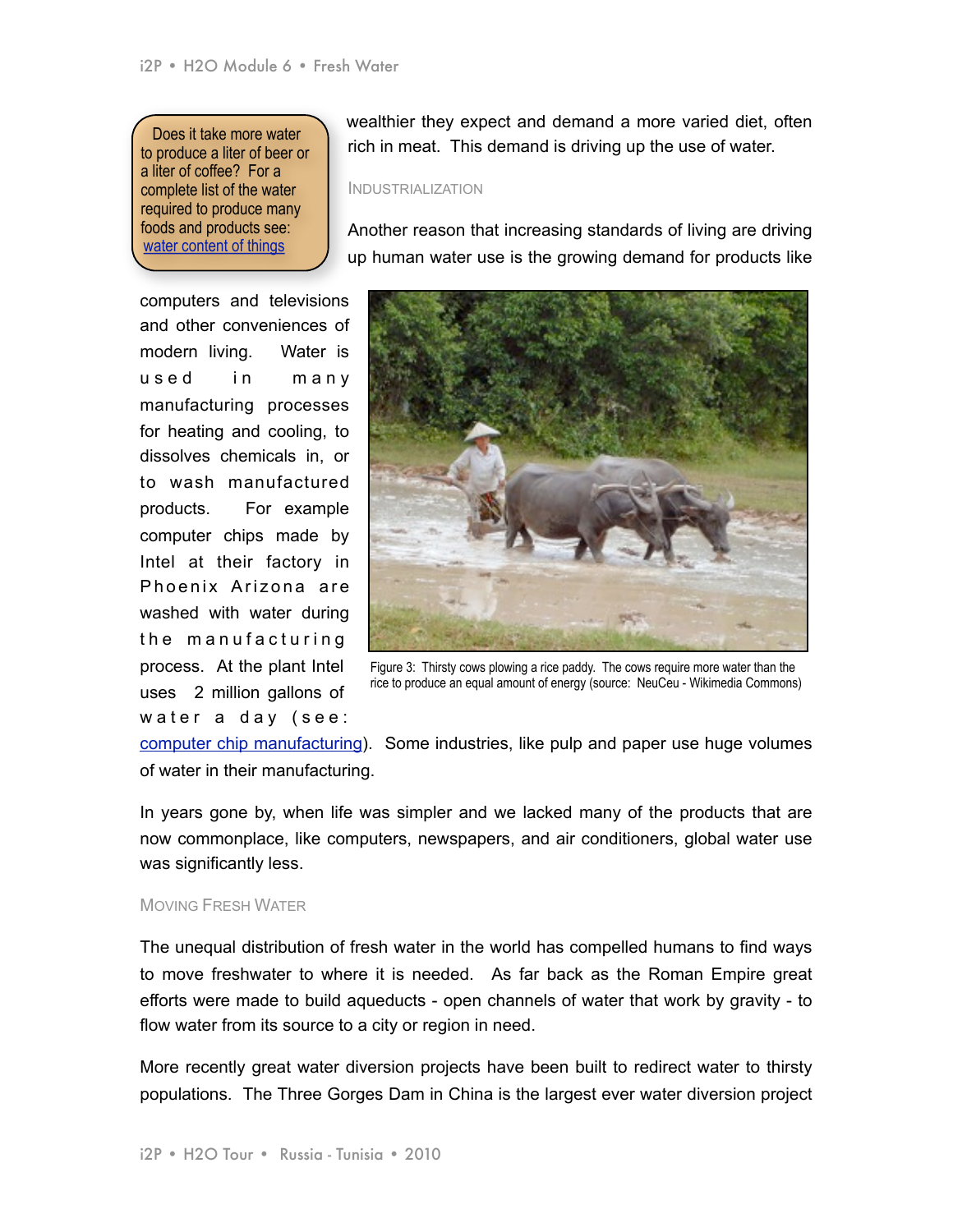

Figure 4: Pont De Gard - famous aqueduct built by the Roman Empire. The bottom level carries a road, the top level a water conduit (source: w:fr:utilisateur:Bouba)

in the world and will supply an extra 11 billion cubic meters of water annually to needy residents in the region. In the United States a series of dams , reservoirs, and channels aimed at diverting water from the Colorado River system to dry regions of Arizona have been built over the past 100 years. The most recent upgrade to the system, completed in 1993 diverts 489 billion gallons of water from the Colorado River for irrigation of dry land (see: [colorado diversion\)](http://www.wired.com/science/planetearth/magazine/16-05/ff_peakwater). Unfortunately the overuse of the Colorado River along its length has led to it being virtually dry where it used to empty in to the Pacific Ocean. The Colorado River is not the only major world river to be over-tapped; the Ganges, Indus, Rio Grande and Yellow Rivers are also beginning to run dry for part of the year.

# WILL THERE BE ENOUGH FRESH WATER?

The United Nations has suggested, based on current trends that up to half the world population will experience severe water shortages by 2050 (see: [UN report\)](http://www.usatoday.com/news/nation/2003-01-26-water-usat_x.htm). The principal factor sited for this shortage will be growing wealth and demand for food and industrial products by a growing population. However there are other factors that may influence the world freshwater resources that we have not mentioned.

## Did You Know?

 In 1977 an enterprising gentleman developed a scheme to solve the fresh water shortages in the Middle East. Prince Faisel of Saudi Arabia sponsored a conference that looked at the practicality of dragging icebergs from Antarctica to the Middle East to provide clean water for the region. Despite the Prince's enthusiasm for the idea, most felt that the iceberg would melt long before it reached its destination (see: [iceberg\)](http://www.time.com/time/magazine/article/0,9171,915637-1,00.html).

Global warming threatens to shift the balance of fresh water reserves by liberating water from glaciers, and changing weather patterns. The impact of global warming on fresh water resources is a subject of some debate, and will be dealt with in detail in module 18, Hot Water. However one fact seems irrefutable; that glacial melt that has long provided fresh water to millions of people